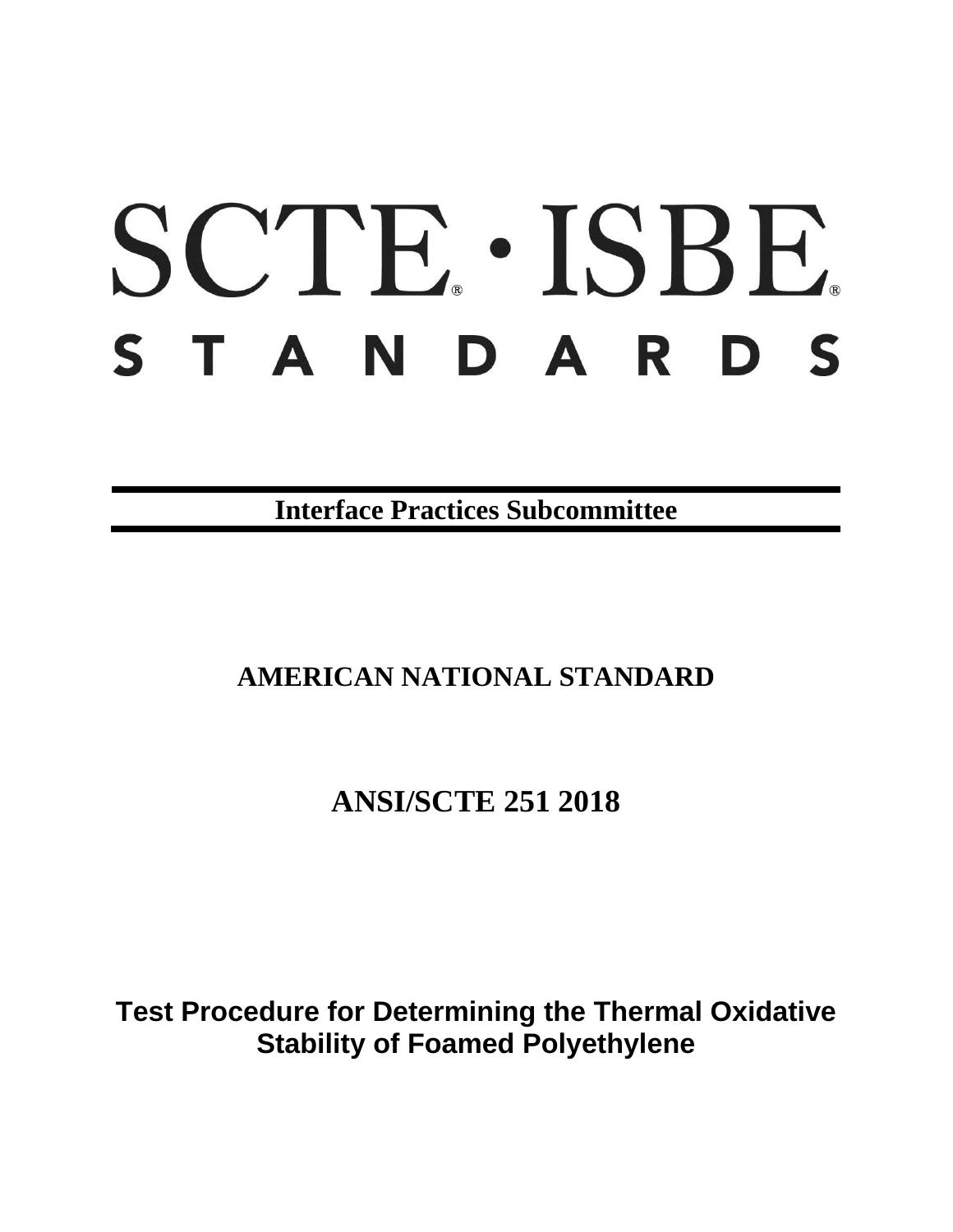# **NOTICE**

<span id="page-1-0"></span>The Society of Cable Telecommunications Engineers (SCTE) / International Society of Broadband Experts (ISBE) Standards and Operational Practices (hereafter called "documents") are intended to serve the public interest by providing specifications, test methods and procedures that promote uniformity of product, interchangeability, best practices and ultimately the long-term reliability of broadband communications facilities. These documents shall not in any way preclude any member or non-member of SCTE•ISBE from manufacturing or selling products not conforming to such documents, nor shall the existence of such standards preclude their voluntary use by those other than SCTE•ISBE members.

SCTE•ISBE assumes no obligations or liability whatsoever to any party who may adopt the documents. Such adopting party assumes all risks associated with adoption of these documents, and accepts full responsibility for any damage and/or claims arising from the adoption of such documents.

Attention is called to the possibility that implementation of this document may require the use of subject matter covered by patent rights. By publication of this document, no position is taken with respect to the existence or validity of any patent rights in connection therewith. SCTE•ISBE shall not be responsible for identifying patents for which a license may be required or for conducting inquiries into the legal validity or scope of those patents that are brought to its attention.

Patent holders who believe that they hold patents which are essential to the implementation of this document have been requested to provide information about those patents and any related licensing terms and conditions. Any such declarations made before or after publication of this document are available on the SCTE•ISBE web site at [http://www.scte.org.](http://www.scte.org/)

All Rights Reserved

© Society of Cable Telecommunications Engineers, Inc. 2018 140 Philips Road Exton, PA 19341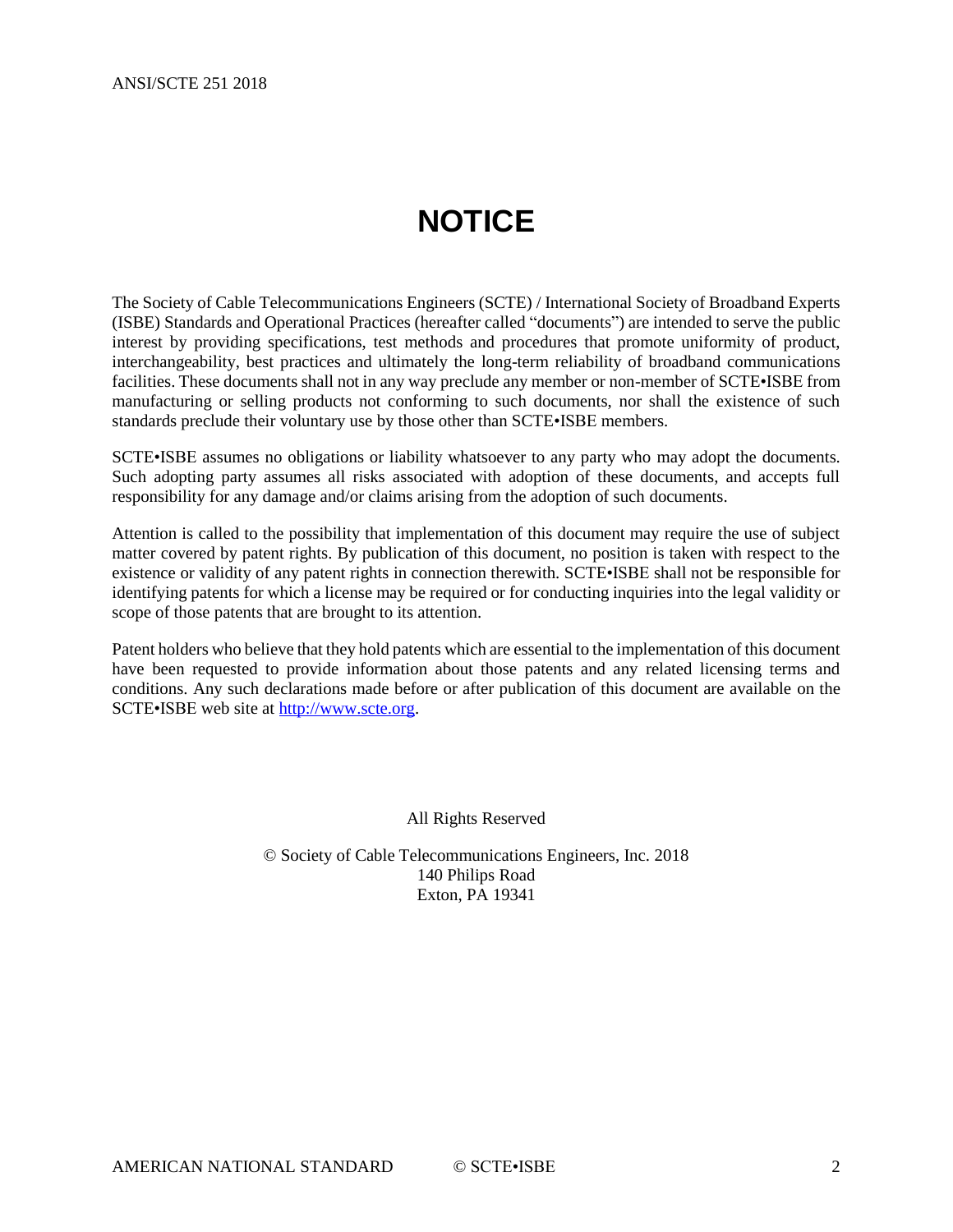<span id="page-2-0"></span>**Title** 

## **Table of Contents**

## **Page Number**

| 1               |               |  |  |
|-----------------|---------------|--|--|
|                 | 1.1.          |  |  |
|                 | 1.2.          |  |  |
|                 | 1.3.          |  |  |
|                 | 14            |  |  |
|                 | 1.5.          |  |  |
| 2.              |               |  |  |
|                 | 2.1.          |  |  |
|                 | 2.2.          |  |  |
|                 | 2.3.          |  |  |
| $\mathbf{3}$ .  |               |  |  |
|                 | 3.1.          |  |  |
|                 | 3.2.          |  |  |
|                 | 3.3.          |  |  |
| 4.              |               |  |  |
| 5.              |               |  |  |
|                 | 51            |  |  |
|                 | 5.2.          |  |  |
| 6.              |               |  |  |
| 7 <sub>1</sub>  |               |  |  |
| 8.              |               |  |  |
| 9.              |               |  |  |
| 10 <sup>1</sup> |               |  |  |
| 11              |               |  |  |
|                 | 12. Report 11 |  |  |
|                 |               |  |  |

13. Notes 12

## **List of Figures**

| <b>Title</b> | <b>Page Number</b> |
|--------------|--------------------|
|              |                    |
|              |                    |
|              |                    |

## **List of Tables**

| <b>Title</b> | <b>Page Number</b> |
|--------------|--------------------|
|              |                    |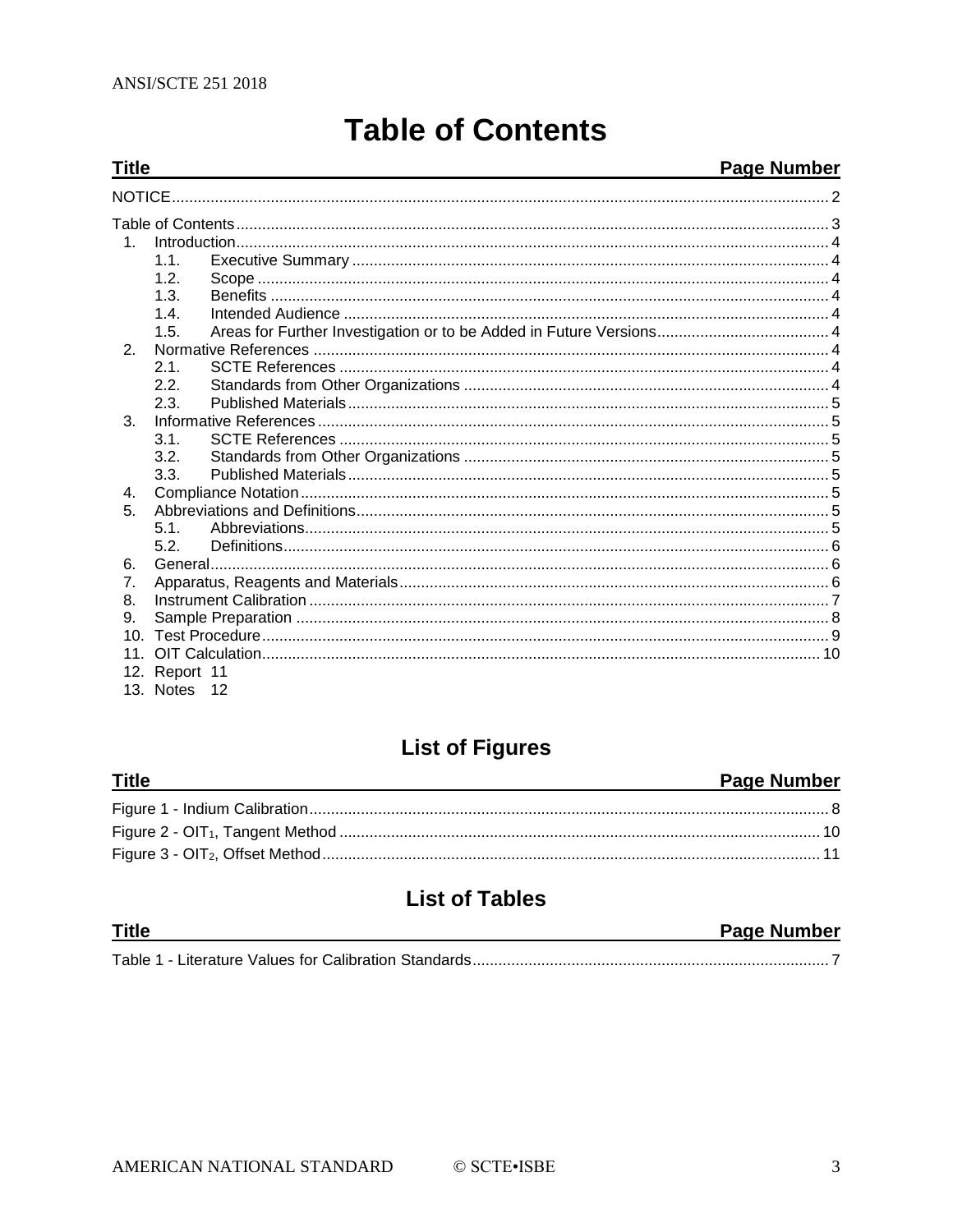## <span id="page-3-1"></span><span id="page-3-0"></span>**1. Introduction**

### **1.1. Executive Summary**

When attempting to place standardized performance values on a product, it is necessary to also provide standardized test methods to ensure repeatability of measurements. This document is intended to provide test method details and implementation of ASTM D4565 for testing of foamed cable dielectric materials.

### <span id="page-3-2"></span>**1.2. Scope**

This method covers the determination of an Oxidative Induction Time (OIT) value for coaxial cable, foamed polyethylene, and insulation materials removed from completed cable products. This test procedure is based on the ASTM D4565. The OIT value is determined by a thermo-analytical measurement of the onset time for the exothermic oxidation of insulation in pure oxygen, at a specified temperature.

## <span id="page-3-3"></span>**1.3. Benefits**

This document is designed to benefit manufacturers and end users of product tested to this procedure by supplying a standardized method for determining an Oxidative Induction Time (OIT) value for coaxial cable, foamed polyethylene, and insulation materials removed from completed cable products.

#### <span id="page-3-4"></span>**1.4. Intended Audience**

This document is intended for anyone desiring to make industry standard OIT measurements of coaxial cable, or for anyone acquiring product purported to have been tested using this method.

#### <span id="page-3-5"></span>**1.5. Areas for Further Investigation or to be Added in Future Versions**

<span id="page-3-6"></span>None.

## **2. Normative References**

The following documents contain provisions, which, through reference in this text, constitute provisions of this document. At the time of Subcommittee approval, the editions indicated were valid. All documents are subject to revision; and while parties to any agreement based on this document are encouraged to investigate the possibility of applying the most recent editions of the documents listed below, they are reminded that newer editions of those documents might not be compatible with the referenced version.

## <span id="page-3-7"></span>**2.1. SCTE References**

• No normative references are applicable.

## <span id="page-3-8"></span>**2.2. Standards from Other Organizations**

• No normative references are applicable.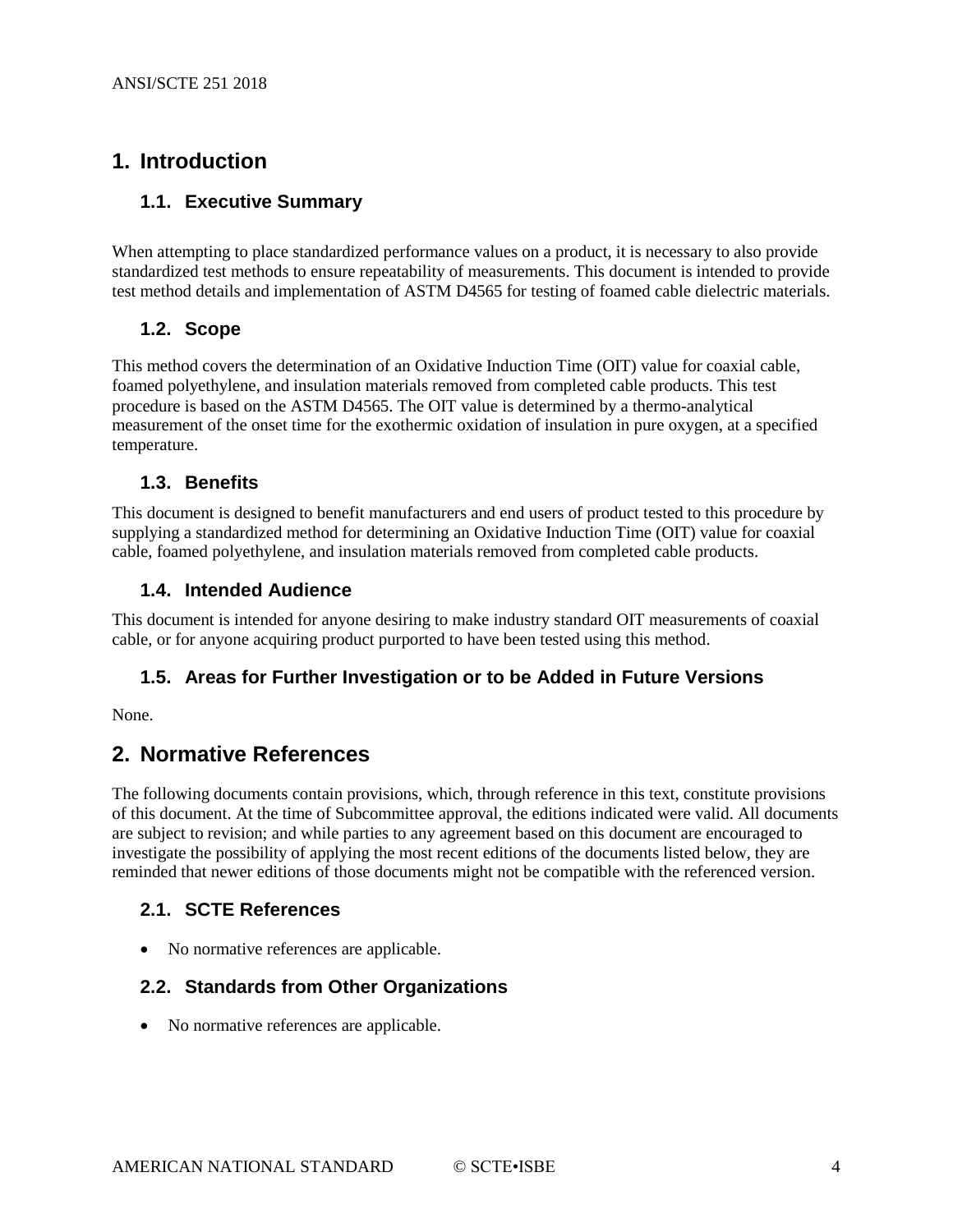## <span id="page-4-0"></span>**2.3. Published Materials**

• No normative references are applicable.

## <span id="page-4-1"></span>**3. Informative References**

The following documents might provide valuable information to the reader but are not required when complying with this document.

## <span id="page-4-2"></span>**3.1. SCTE References**

• ANSI/SCTE 74 2011 Specification for Braided 75 Ohm Flexible RF Coaxial Drop Cables

## <span id="page-4-3"></span>**3.2. Standards from Other Organizations**

<span id="page-4-4"></span>• ASTM D4565

## **3.3. Published Materials**

• No informative references are applicable.

## <span id="page-4-5"></span>**4. Compliance Notation**

| shall      | This word or the adjective "required" means that the item is an              |  |  |
|------------|------------------------------------------------------------------------------|--|--|
|            | absolute requirement of this document.                                       |  |  |
| shall not  | This phrase means that the item is an absolute prohibition of this           |  |  |
|            | document.                                                                    |  |  |
| forbidden  | This word means the value specified shall never be used.                     |  |  |
|            | This word or the adjective " <i>recommended</i> " means that there may exist |  |  |
|            | valid reasons in particular circumstances to ignore this item, but the       |  |  |
| should     | full implications should be understood and the case carefully weighted       |  |  |
|            | before choosing a different course.                                          |  |  |
|            | This phrase means that there may exist valid reasons in particular           |  |  |
| should not | circumstances when the listed behavior is acceptable or even useful,         |  |  |
|            | but the full implications should be understood and the case carefully        |  |  |
|            | weighed before implementing any behavior described with this label.          |  |  |
|            | This word or the adjective " <i>optional</i> " means that this item is truly |  |  |
|            | optional. One vendor may choose to include the item because a                |  |  |
| may        | particular marketplace requires it or because it enhances the product,       |  |  |
|            | for example; another vendor may omit the same item.                          |  |  |
|            | Use is permissible for legacy purposes only. Deprecated features may         |  |  |
| deprecated | be removed from future versions of this document. Implementations            |  |  |
|            | should avoid use of deprecated features.                                     |  |  |

## <span id="page-4-6"></span>**5. Abbreviations and Definitions**

## <span id="page-4-7"></span>**5.1. Abbreviations**

| <b>OIT</b> | oxidative<br>time<br>: induction   |
|------------|------------------------------------|
| <b>DSC</b> | digital<br>calorimeter<br>scanning |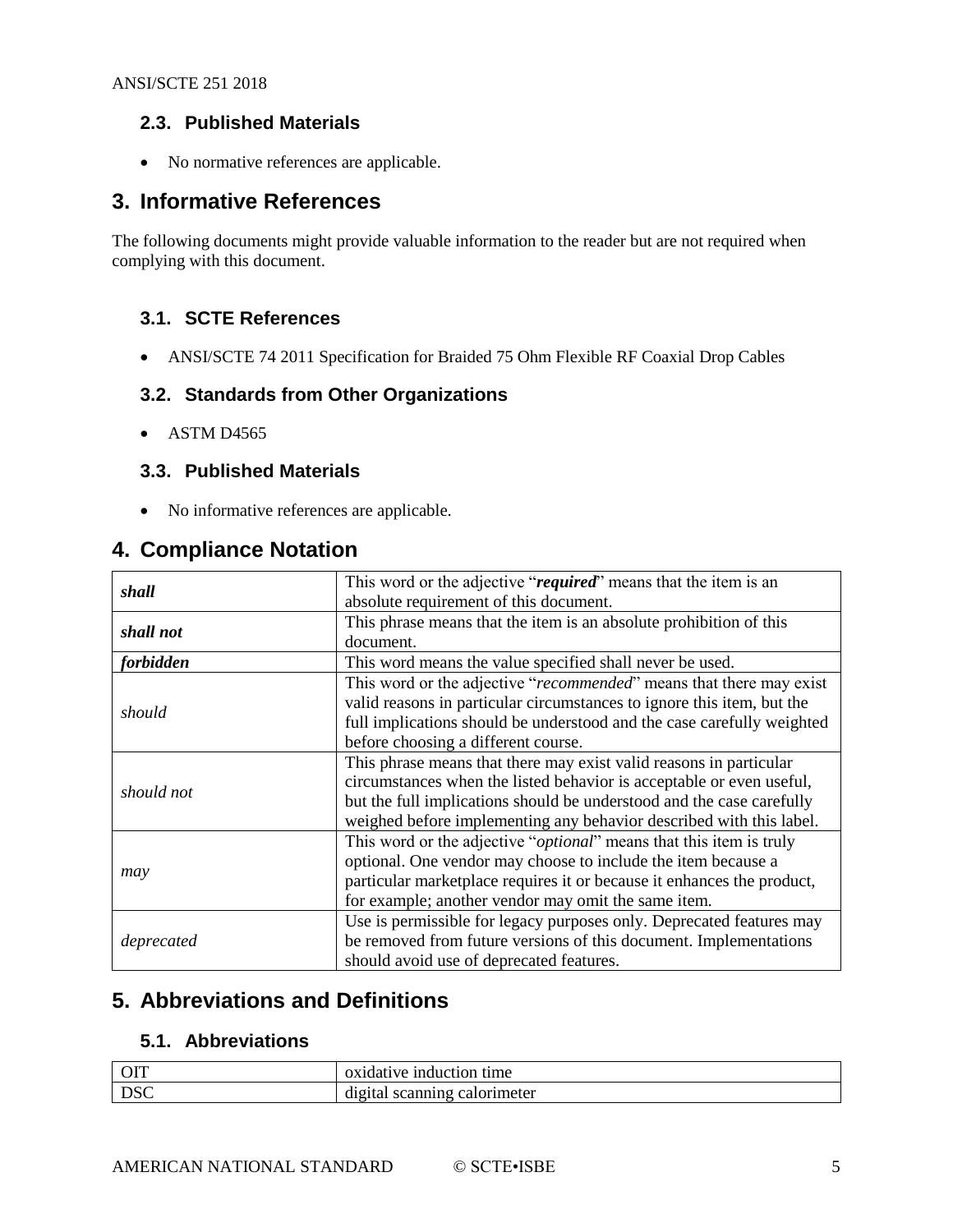| <b>ANSI</b> | American National Standards Institute         |
|-------------|-----------------------------------------------|
| ISBE        | International Society of Broadband Experts    |
| SCTE        | Society of Cable Telecommunications Engineers |

## <span id="page-5-0"></span>**5.2. Definitions**

| Trishield         | Cable with three outer conductor shielding layers. |
|-------------------|----------------------------------------------------|
| <b>Duadshield</b> | Cable with four outer conductor shielding layers.  |

## <span id="page-5-1"></span>**6. General**

Two types of insulation test samples are described. Type II sample description is presented for information only. Type I samples are to be used:

- *Type I*—Insulation removed from cable (no copper present) (Recommended method).
	- o Use Type I samples to measure the intrinsic stability of the material and the efficacy of thermal stabilizers such as antioxidants.
- *Type II*—Insulation on the wire (insulation and copper conductor).
	- o Use Type II samples to evaluate not only the thermal stability, but also the metal deactivation efficacy of the additives.

#### Significance and Use:

The OIT value measures the oxidative thermal stability of a material and is primarily dependent on:

- the intrinsic thermal stability of the material,
- the type and concentration of antioxidants and other thermal stabilizers present,
- the type and concentration of metal deactivators present, and the test temperature.

*Discussion*—Other components in the foam material may cause secondary effects. The OIT value for insulation may be significantly altered by contamination or additives such as pigments, fillers, and processing aids as well as catalyst residues from the cable, wire, insulation, or resin manufacture. The OIT value may increase or decrease depending on whether these additives and residues act as oxidation inhibitors or promoters at the test temperature. At typical test temperatures (for example, ANSI/SCTE 74 requires 180 °C), compounds present in the polyolefin material may decompose and change the polyolefin oxidation mechanism and thereby the OIT value. If the oxidation mechanism is so altered, then the OIT value may not correlate to aging at normal use temperatures. Before using the OIT value to predict field performance and lifetimes, additional studies may be required to establish a correlation between the OIT value measured at high temperature and the performance of the polyolefin under typical field conditions.

The OIT value is useful as a product performance test and quality control parameter, or a research and development tool for polyolefin materials.

## <span id="page-5-2"></span>**7. Apparatus, Reagents and Materials**

Calorimeter—This OIT Test is performed using commercial analyzers known as Differential Scanning Calorimeters (DSC) similar to the Perkin Elmer DSC8000 or equivalent which measures heat flow as a function of time and temperature. A DSC with isothermal control and specimen temperature precision of at least  $\pm$  0.1 °C is required. See **Note 1**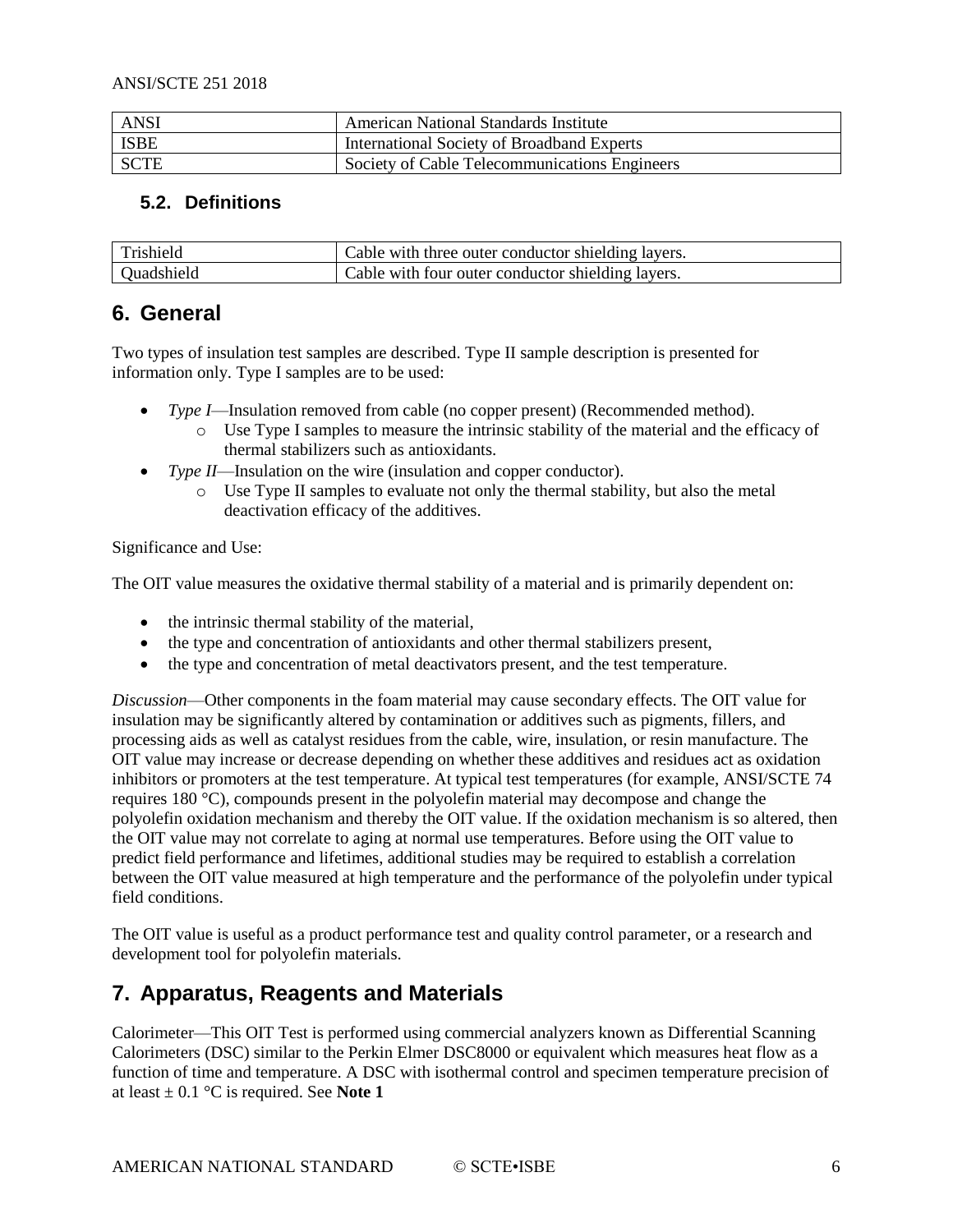Nitrogen—Use cylinder nitrogen (99.9% purity or better) for purging of cells. See **Note 2**

Oxygen—Use cylinder oxygen (99.9% purity or better) during the oxidation stage. See **Note 2**

Pans—Standard aluminum DSC pans (6 mm in diameter) are required to hold specimens during testing. The pans should be open and not sealed. See **Note 3**

Degreasing—To degrease pans, wash in reagent grade acetone for 1 minute and dry in a stream of dry nitrogen. Use sufficient acetone to thoroughly wash the pans, that is, 200mL/100 pans. Ultrasonic cleaning of the pans in acetone is acceptable. In addition, it is also acceptable to use a muffle oven at 120 °C for 12 hours.

Temperature Standards—Use pure (>99.9%) indium and tin as temperature calibration standards. See Table 1.

<span id="page-6-1"></span>Balance—An analytical balance to weigh specimens with a sensitivity of  $\pm$  0.1 mg or better.

**Table 1 - Literature Values for Calibration Standards**

| <b>Calibration Standard</b> | Melting Temperature, °C | Heat of Fusion $(J/g)$ |
|-----------------------------|-------------------------|------------------------|
|                             | 1 m                     | ΔHm                    |
| Indium $(In)$               | 156.61                  | 28.7                   |
| Tin(Sn)                     | 232.00                  | 60.7                   |

## <span id="page-6-0"></span>**8. Instrument Calibration**

Instrument Preparation—Clean instrument cells between testing of different material formulations. Follow the instrument manual procedure for cleaning cells or hold the cells at 700 °C for 10 minutes in oxygen. Care must be taken to remove the aluminum pan from both the sample and reference position.

Temperature Calibration—Follow the instrument manual procedures for temperature calibration of the instrument using the following heating programs and calibration criteria.

Indium—The experimental sequence for the indium calibration is:

- 1. Equalize at 50  $\mathrm{^{\circ}C}$  (in nitrogen).
- 2. Heat at 10 °C/minute from  $50$  °C to 145 °C.
- 3. Heat at  $1 \degree$ C/minute from 145  $\degree$ C to 165  $\degree$ C.
- 4. Cool specimen to below 50 °C.
- 5. Repeat steps 1) through 4).
- 6. Use melting temperatures and heat of fusion from second scan for calibration purposes.

Tin—The experimental sequence for the tin calibration is:

- 1. Equalize at 50  $^{\circ}$ C (in nitrogen).
- 2. Heat at 10 °C/minute from 50 °C to 220 °C.
- 3. Heat at  $1 \degree$ C/minute from 220  $\degree$ C to 240  $\degree$ C.
- 4. Cool specimen to below 50 °C.
- 5. Repeat steps 1) through 4).
- 6. Use melting temperatures and heat of fusion from second scan for calibration purposes.

Melting Temperature—For calibration purposes, define the melting temperature as the extrapolated onset of the melting peak, not the peak maximum (see [Figure 1\)](#page-7-1).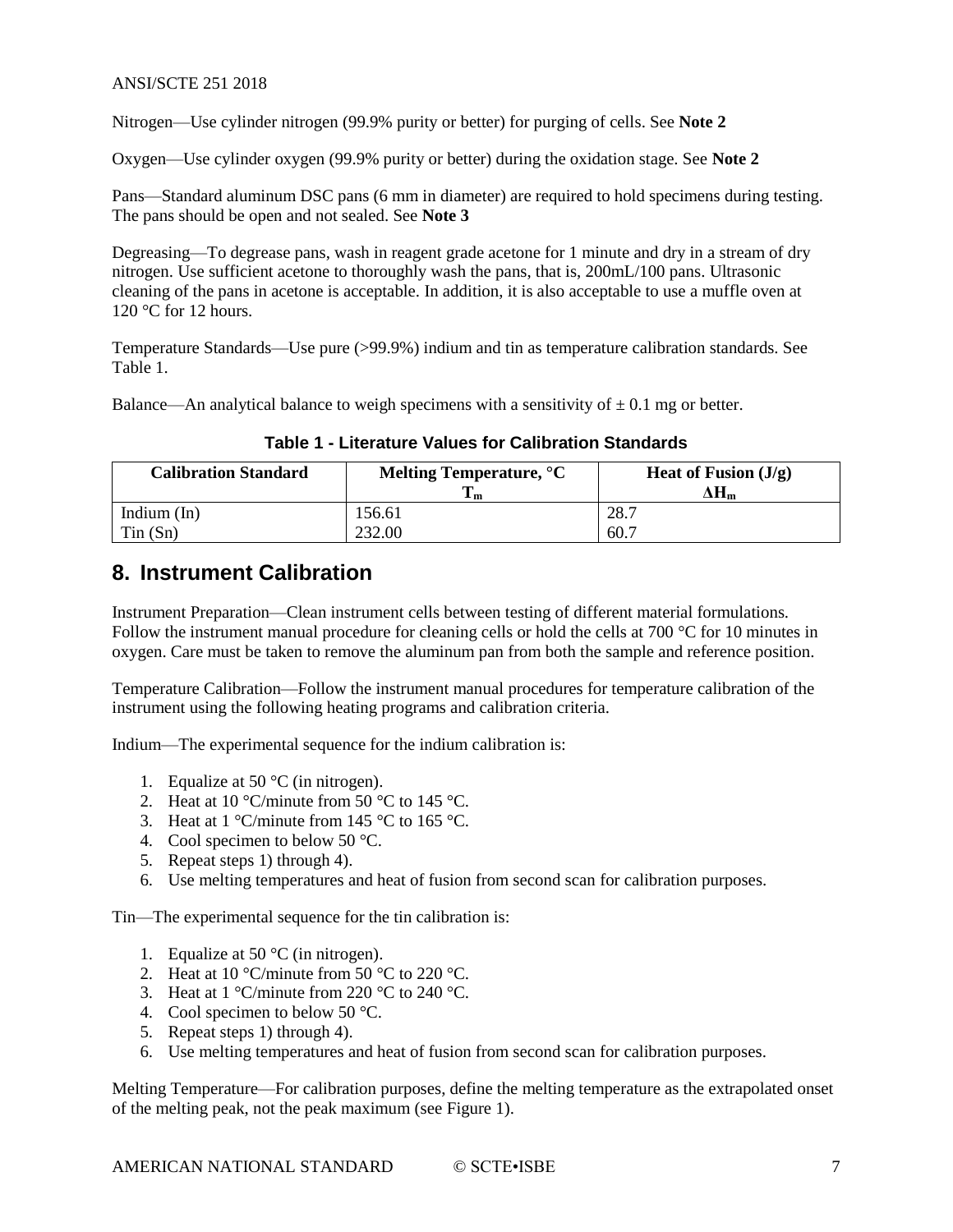

**Figure 1 - Indium Calibration**

<span id="page-7-1"></span>Calibration Criteria—An instrument in calibration will validate the melting temperatures of pure indium and pure tin at 156.6 °C  $\pm$  90 °C  $\pm$  2 °C and 232.0 °C  $\pm$  0.5 °C, respectively. In addition, the heat of fusion for indium and tin will be  $28.7 \pm 0.8$  J/g and  $60.7 \pm 2.0$  J/g, respectively. The instrument calibration shall be conducted within two months, or more frequently, of any test using this procedure since this test requires accurate temperature control. (**See Note 1**)

Gas Flow Rate—Use an oxygen flow rate of  $50 \pm 5$  mL/min as measured with a mass flow meter electronically, with a bubble meter or calibrated rotameter. Other flow rates between 50 and 200 mL/min are permitted, but must be reported. (**See Note 4 and 5)**

Test Temperature—If possible, run a blank specimen to ensure that the instrument can maintain the test temperature within  $\pm$  0.3 °C. Heat the cell to 180 ° C and monitor the specimen temperature for 10 minutes. If necessary, refer to **Note 8** for procedural strategies to make the measured specimen temperature equal to the desired test temperature.

## <span id="page-7-0"></span>**9. Sample Preparation**

Foamed polyethylene Insulation Sample—

**Samples from prototype run including only the center conductor, precoat and insulation**- Remove the insulation from a 3-foot (*91.4* cm) sample and split the dielectric lengthwise, and carefully remove the dielectric from the center conductor. Consideration should be given to carefully removing the precoat from the dielectric with a razor blade capable of highly accurate cutting. *Every effort should be made to prevent contamination of the insulation with oils from fingers, oils on the cutting blade or cutting surface.*

Samples- Cut 6 inches (15.2 cm) from the 3-foot sample and age for 14 days at 90 °C  $\pm$  90 °C  $\pm$  2 °C in a circulating air oven. Take three samples from the remaining dielectric material, one from each end and one from the middle.

For the aged sample, the test specimen shall be taken from within 1/4 inch of the end of the aged sample.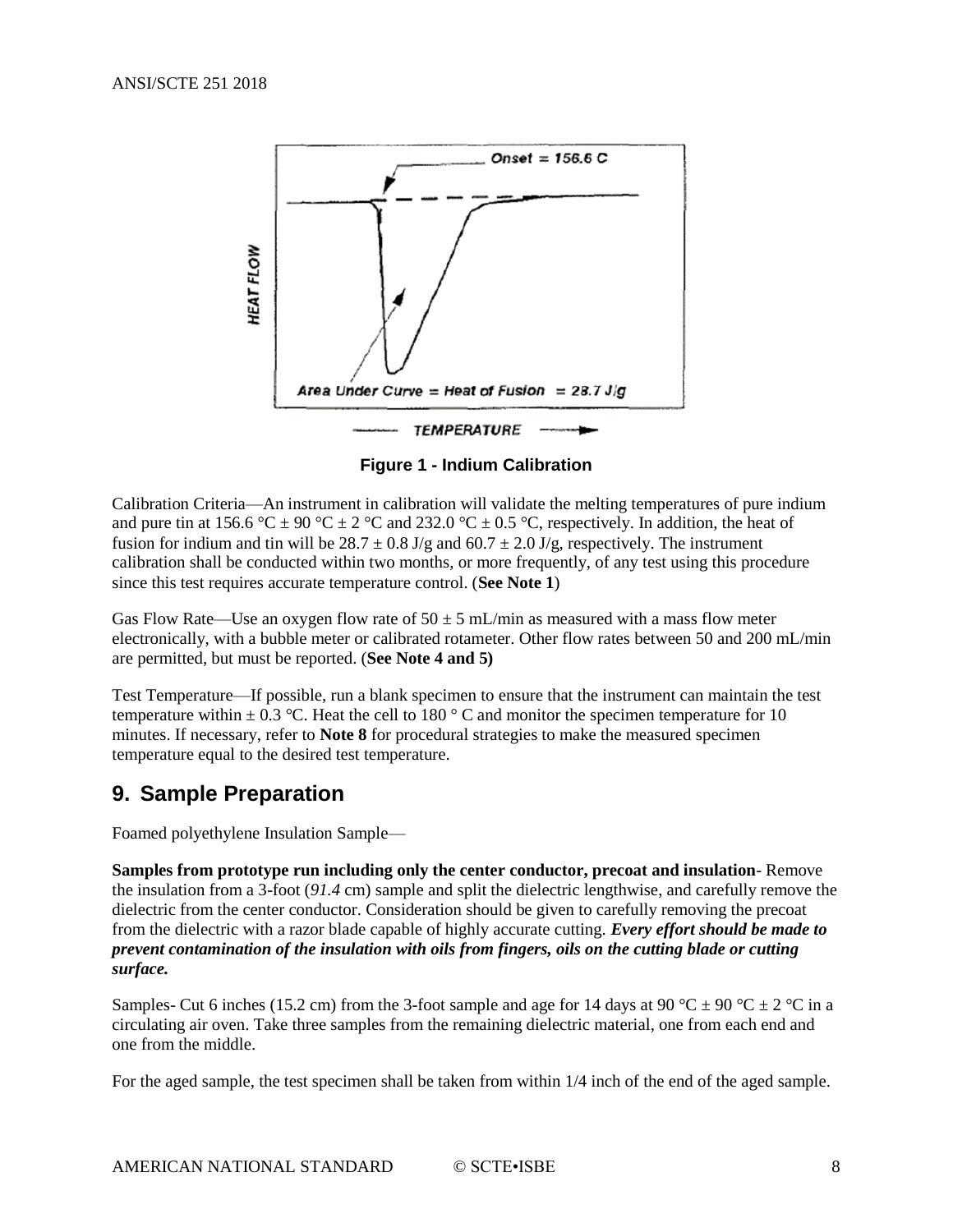**Samples from a finished production cable**- Remove the insulation from a 3-foot (91 cm) sample of completed cable by removing the jacket, braid, Trishield and Quadshield tapes (if any). Split the dielectric and shielding tape lengthwise, and carefully remove it from the center conductor. Carefully remove the shielding tape from the dielectric with a razor blade capable of highly accurate cutting. Consideration should be given to carefully removing the precoat from the dielectric with a razor blade capable of highly accurate cutting. Every effort should be made to prevent contamination of the insulation with oils from fingers, oils on the cutting blade or cutting surface.

Samples- Cut 6 inches (15.2 cm) from the 3-foot sample and age for 14 days at 90 °C  $\pm$  90 °C  $\pm$  2 °C in a circulating air oven. Take three samples from the remaining dielectric material, one from each end and one from the middle.

For the aged sample, the test specimen shall be taken from within 1/4 inch of the end of the aged sample.

Sample Cleaning—Wipe the insulated wire sample with a clean cotton cloth or paper towel to remove any contaminants. Do not use solvents to clean the insulated wire.

Sample Type—Determine the OIT value for an insulation using a: Type I sample—Insulation stripped from the copper or copper clad steel wire.

Specimen/Pan Arrangements—Use a single 5 to 6-mm long specimen of insulation. The length is such that the specimen fits neatly into the pan.

Specimen Weight—Record the specimen weight to  $\pm 0.1$ mg. Each specimen weight should be within 1 mg of the other specimens in the series with a target weight of 5 mg. (**See Note 6**)

## <span id="page-8-0"></span>**10. Test Procedure**

Load Specimens—Place the specimen (specimen and pan) in the specimen position and an empty aluminum pan in the reference position of the instrument.

Initial Temperature—equalize the specimen at 40 °C  $\pm$  0.3 °C.

Flush Cell—Hold at this initial temperature for 5 min while the nitrogen purge flushes the cell at a flow rate of about 50 to 60mL/minute.

Heat to Test Temperature—Heat at 20 °C/minute to the test temperature of 180 °C  $\pm$  0.3 °C with nitrogen gas purging the DSC cell. (**See Note 7**)

Gas Switch—Hold at test temperature for 5 minutes to establish thermal equilibrium after which, switch from the nitrogen purge to pure oxygen at a flow rate of  $50 \pm 5$ mL/min. Define this switch time as T0. Measure the Oxidative Induction Time (OIT) from this time (T0).

Specimen Test Temperature—If possible, record the specimen temperature 5 minutes after T0 with a precision of  $\pm$  0.1 °C or better. The specimen temperature must be within  $\pm$  0.3 °C of the desired test temperature. If this temperature is more than  $\pm$  0.3°C from the required test temperature, prepare a new specimen and modify the temperature program to ensure OIT measurement is made at the required temperature. (**See Note 8**)

Specimen Scan—Continue the test in pure oxygen until the exothermic peak is observed (on the chart recorder or computer screen).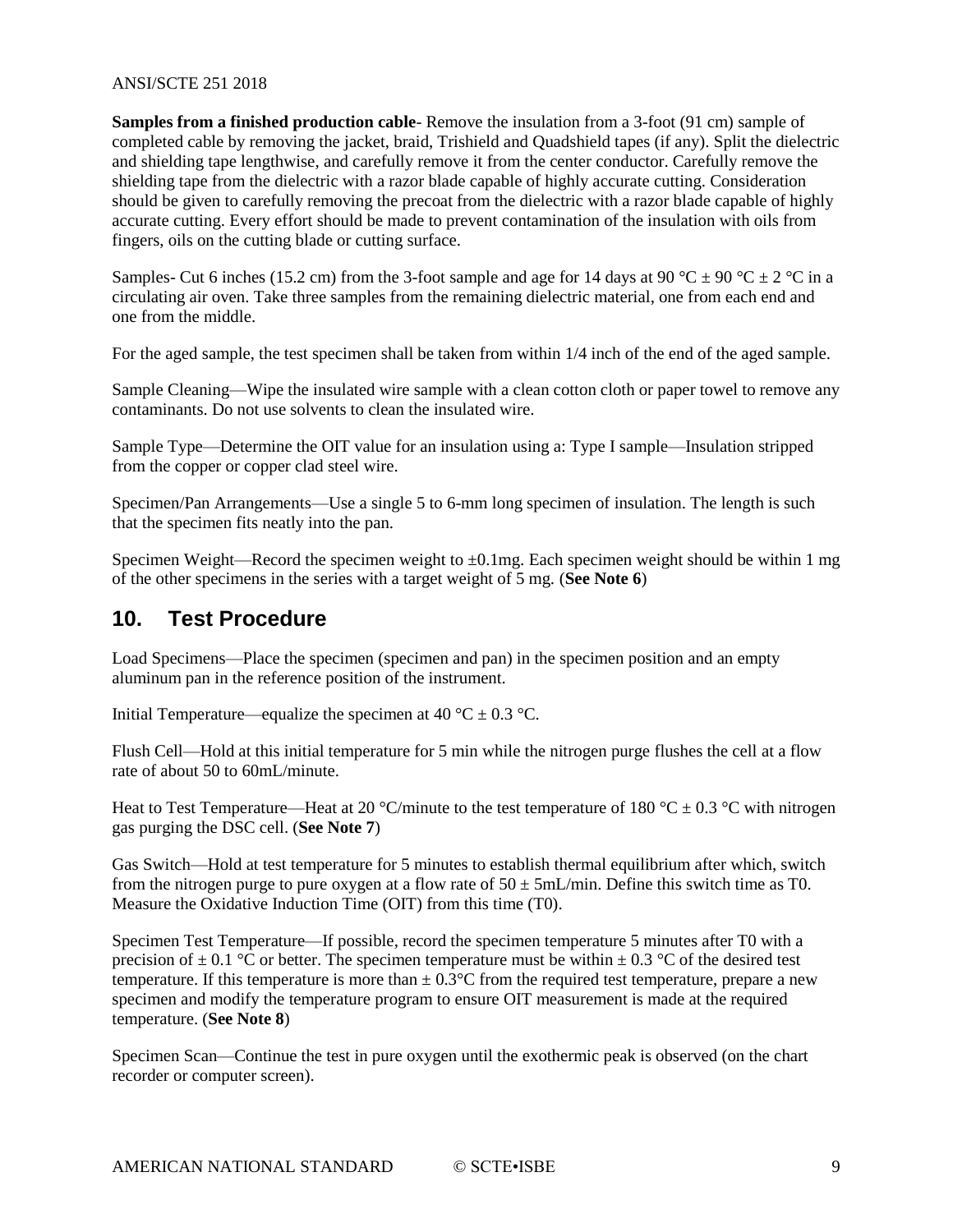Data Collection—Plot the data normalized as heat flow  $(W/g)$  versus time. Expand the x-axis as much as possible to facilitate analysis. Vary the y-axis depending on the procedure used to determine the OIT (**See 8.0**).

## <span id="page-9-0"></span>**11. OIT Calculation**

Use either of the following two procedures to determine the Oxidative Induction Time (OIT) values for the specimens. (**See Note 9**)

#### **Procedure 1 (Recommended Method)—OIT1 (Tangent Method):**

Plot data with a y-axis sufficient to show full melting endotherm of the polyolefin and the oxidation endotherm. For a 5 mg polyolefin specimen, a y-axis of 4 to 5 W/g is adequate.

Draw an extension to the baseline extrapolating any signal drift. For an example see dashed line (c) in [Figure 2.](#page-9-1)

Draw a tangent (dashed line (d) in [Figure 2\)](#page-9-1) at the inflection point of the exothermic peak and extend this tangent to intersect the baseline (c).

The point of intersection is the onset of oxidative degradation by the tangent method. This onset time is denoted as  $T<sub>2</sub>$ .

The Oxidative Induction Time by the tangent procedure is defined as the time from oxygen introduction (T0) to this onset time.

OIT<sub>1</sub>= (tangent) T<sub>2</sub> -T<sub>0</sub>



<span id="page-9-1"></span>**Figure 2 - OIT1, Tangent Method**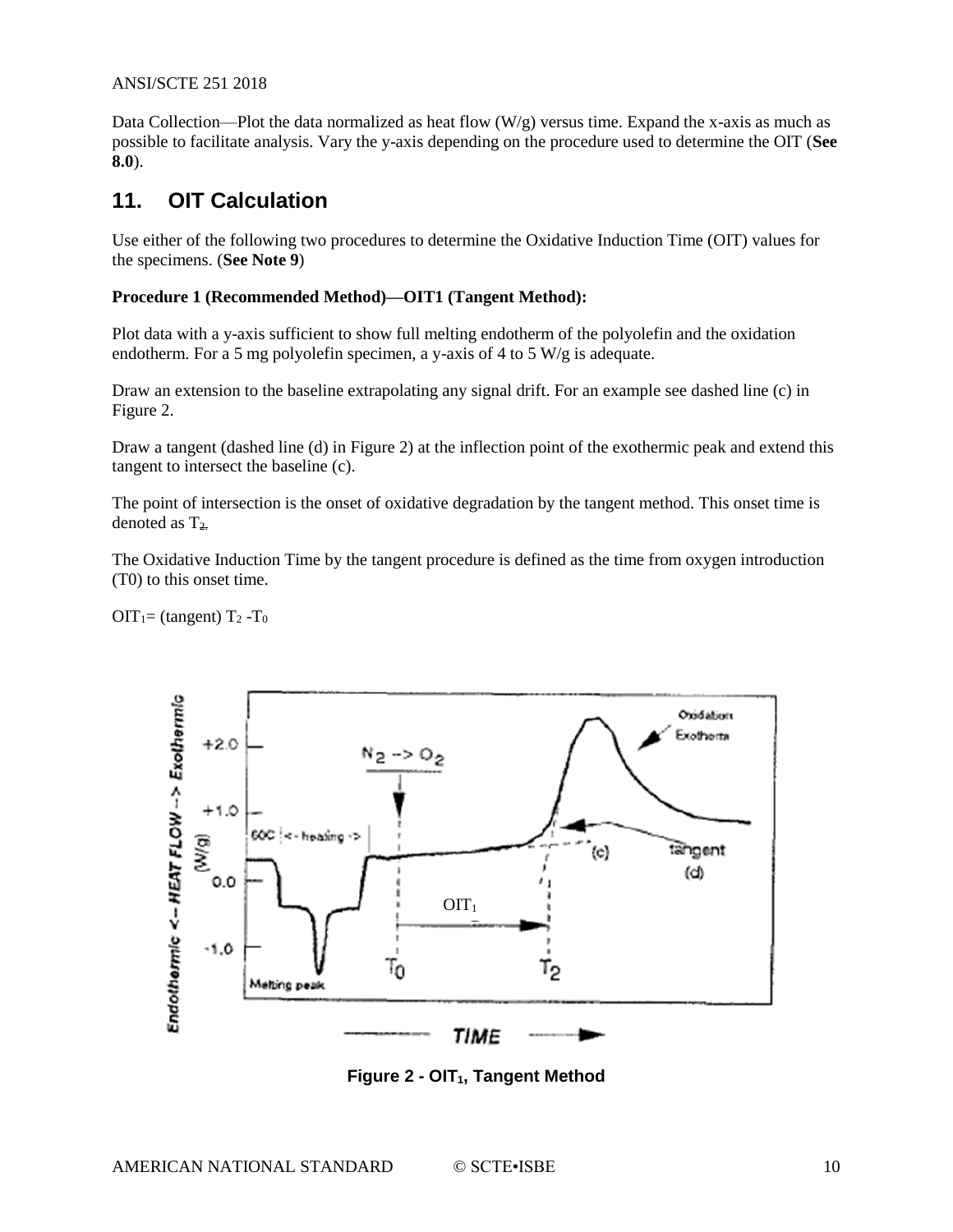Procedure 2—OIT2 (Offset Method):

Plot data with a full scale y-axis of 1.0 W/g (or smaller). (See [Figure 3\)](#page-10-1)



**Figure 3 - OIT2, Offset Method**

<span id="page-10-1"></span>Expand the x-axis so that full scale on the x-axis ranges from T0 minus 2 minutes, to 5 to 10 minutes past the onset of the oxidation exotherm. This expansion helps to assist in analysis by the offset procedure.

Draw an extension to the baseline extrapolating any instrument drift. For an example see the dashed line (a) in [Figure 3.](#page-10-1)

Draw a second line parallel to baseline (a) at a distance of 0.05 W/g above the baseline. See the dashed line (b) in [Figure 3.](#page-10-1)

The intersection of the dashed line (b) with the signal trace is defined as the onset of oxidative degradation and is denoted as  $T_1$ .

The Oxidative Induction Time by the offset procedure is defined as the time from oxygen introduction (T0) to this onset:

<span id="page-10-0"></span> $OIT_2=$  (offset)  $T_1 - T_0$ 

## **12. Report**

Report the following information:

- Date of test
- Name of technician conducting test
- Part number of cable which the insulation was removed from (if available),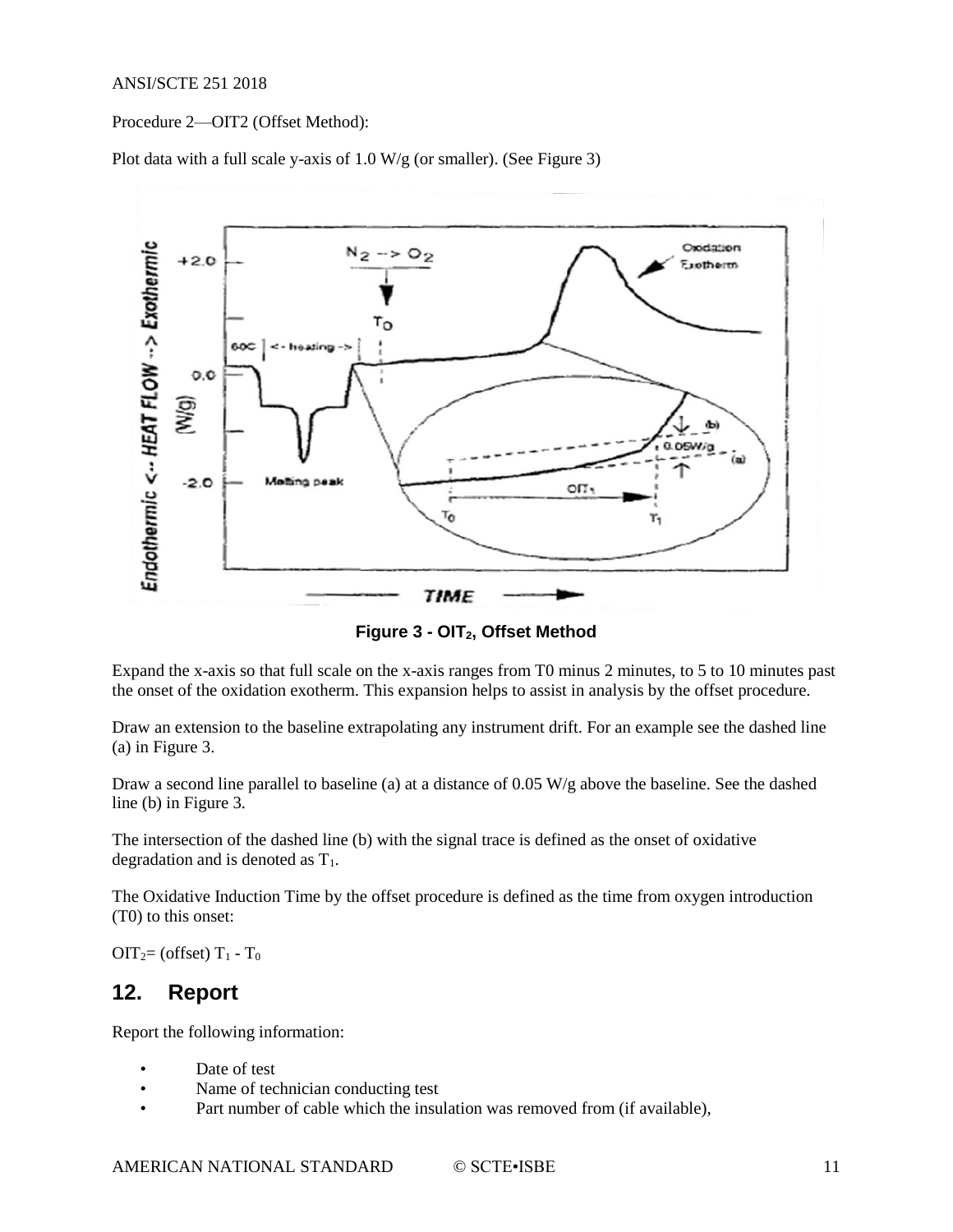- HDPE material part number and percentage used in foam mixture (if available),
- LDPE material part number and percentage used in foam mixture (if available),
- Nucleating package part number and percentage used in foam mixture (if available),
- Melting temperatures ( $^{\circ}$ C) for indium and tin together with the date of the last calibration,
- Heats of fusion  $(J/g)$  for indium and tin together with the date of the last calibration,
- Gas flow rate (mL/min), Note that sample was taken from a specimen of stripped insulation (unless otherwise tested),
- Specimen temperature 5 min after gas switch to oxygen  $(T_0 + 5$  min), and OIT1 (tangent) or OIT2 (offset). (Unless otherwise specified by the requestor, the reported OIT shall be OIT1, tangent method.)
- If multiple specimens are tested, report average OIT values and standard deviation.
- Report final results each test  $[(\text{OITi} \text{OITf}) / \text{OITi}] * 100$ , where  $\text{OITi} = \text{value before}$ aging, OITf = value after aging. Pass criterion is  $\geq 70\%$  of initial value per ANSI/SCTE 74 2011.

## <span id="page-11-0"></span>**13. Notes**

NOTE 1: This test requires accurate temperature and atmosphere control in the DSC specimen compartment. DSC manufacturers offer choices in cell configuration and temperature control parameters that may affect this required control. For example, in some power compensation DSCs, use of the twohole platinum specimen holder lids with a special "flow-through" swing-away block cover is required. Therefore, the user may wish to consult equipment-specific literature and with the equipment manufacturer to optimize the operation of individual DSCs for this test.

NOTE 2: Do not use house gases that are piped throughout buildings since their purity may vary significantly.

NOTE 3: Do not use copper pans because the variable oxidation state of the copper leads to imprecision in determination of the OIT value. Do not use metal screens (for example stainless steel mesh) since they can be poor anti-oxidants and may reduce precision and accuracy of the OIT measurement.

NOTE 4: It is desirable that the tubing connecting the gas switching point and the calorimeter cell have an inside volume less than 20 mL.

NOTE 5: The average OIT value when measured at 100mL/min flow rate was about 3% lower than the OIT measured at 50mL/min. OIT values determined at 100mL/min had about 5% improved precision over OIT values obtained at 50mL/min.

NOTE 6: To determine the insulation sample weight, strip a 100-mm section of the insulated wire and weigh the stripped insulation. Divide the insulation weight by the sample length to determine the insulation weight per mm (Wi). Multiplying the specimen length (5 to 6 mm) by this factor (Wi) will give the weight for the insulation specimen.

NOTE 7: The endothermic peak observed during this heating stage is the melting transition of the polyolefin and can be used for identification (for example, to distinguish between high-density polyethylene, low density polyethylene, and polypropylenes).

NOTE 8: Assuming that 180.0°C was the desired test temperature and the temperature at  $T_0 + 5$  min was 180.7°C, then set the upper limit of the temperature program to 179.3°C to correct for the overshoot of the instrument. Alternatively, monitor and adjust the specimen temperature continuously during the experiment to maintain the desired temperature within  $\pm 0.3$ °C.